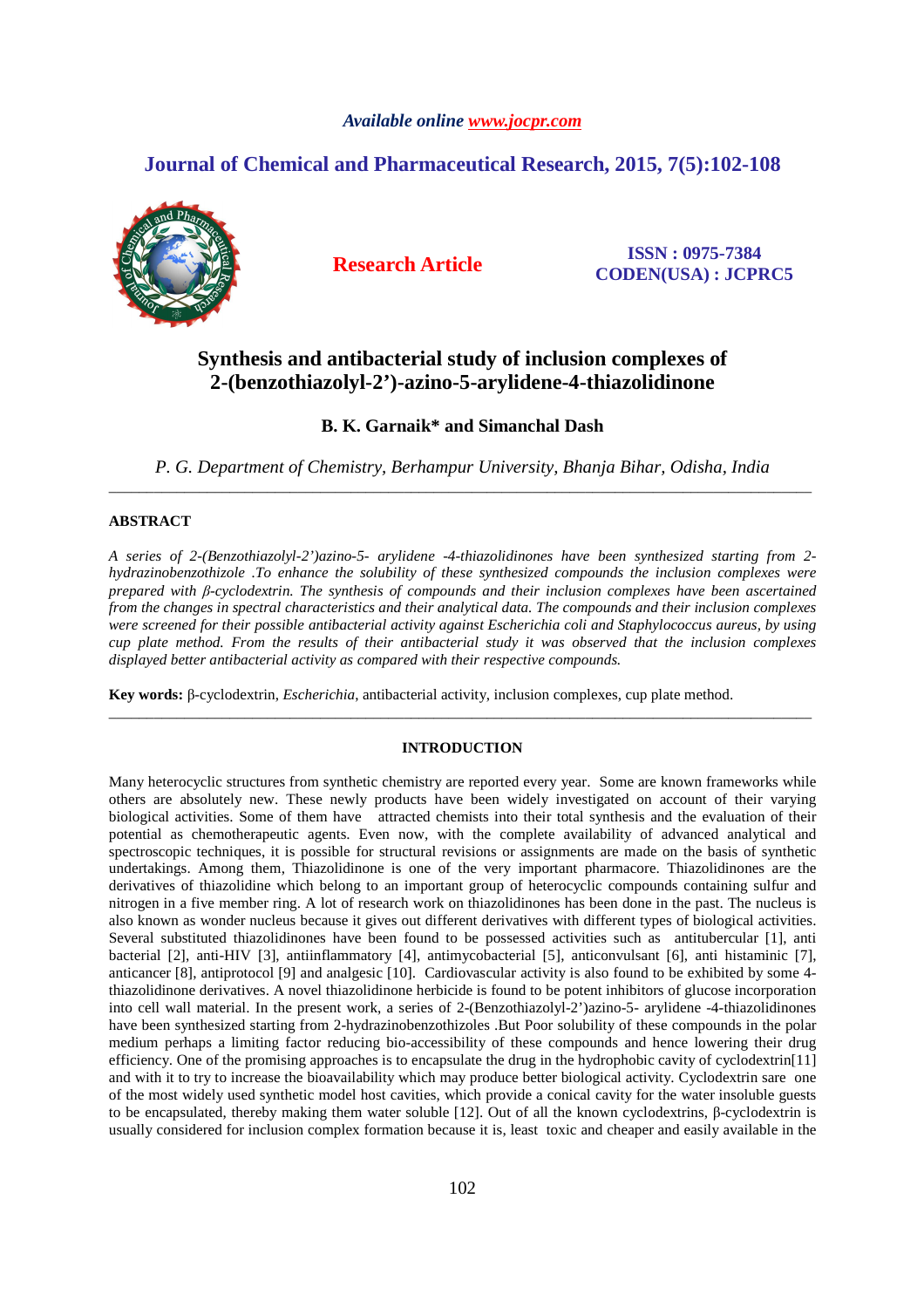market[13]. So, in this present work an attempt has been made to synthesize a number of 2-(benzothiazolyl-2')azino-5- arylidene -4-thiazolidinone derivatives and to prepare their inclusion complexes with β-cyclodextrin. The formation of the compound and their inclusion complexes have been established by the study of their analytical and spectral data. An effort has also been carried out to determine whether inclusion complex formation enhances antibacterial activity of the drug or not.

*\_\_\_\_\_\_\_\_\_\_\_\_\_\_\_\_\_\_\_\_\_\_\_\_\_\_\_\_\_\_\_\_\_\_\_\_\_\_\_\_\_\_\_\_\_\_\_\_\_\_\_\_\_\_\_\_\_\_\_\_\_\_\_\_\_\_\_\_\_\_\_\_\_\_\_\_\_\_*

#### **EXPERIMENTAL SECTION**

### **Apparatus and Materials:**

All the chemicals used during the present work are procured from the local market. Double distilled water is used as the solvent for dilution was prepared in the laboratory. The electronic spectra were recorded on Shimadzu UV-1700 Spectrophotometer while IR-spectra were recorded in KBr pellets in 400-4000 cm<sup>-1</sup> region on a Shimadzu 8400 FTIR Spectrophotometer. Melting points of the synthesized compounds were recorded in open capillary method and are uncorrected. The synthesized compounds and their inclusion complexes were screened for their antibacterial activity against by cup plate method

# **Synthesis of compounds**

The compounds were synthesized as per the method describe by Garnaik et.al [14] (Scheme-I).



#### **1-(Benzothiazolyl-2')thiosemicarbazide(2):**

A mixture of 2-hydrazinobenzothiazole (1.65gm, 10 mmole), potassium thiocyanate (2gm, 20 mmole), conc. HCl (2ml) and water (10ml) were heated slowly under reflux for about three hour. The reaction mixture was cooled, yellow solid separated was filtered and recrystallised from ethanol furnishing white needle. M.P. 141<sup>o</sup>C, yield-0.7gm (40%), (Found S, 30.20  $C_7H_8N_4S_2$  requires S, 30.10%)

### **2-(Benzothiazolyl-2')azino-4-thiazolidinone (3):**

A mixture of 1-(benzothiazolyl-2')thiosemicarbazide (2.02 gm, 10mmole), monochloroacetic acid (0.9 gm, 10 mmole) and anhydrous sodium acetate (0.2 gm) in absolute ethanol (15 ml) were refluxed for three hour. The excess of solvent was removed and poured into cold water. The solid obtained was filtered, washed with hot water, dried and recrystalised from ethanol, M.P. 158-160 $^{\circ}$ C, yield-1.3 gm (69%), (Found: S, 24.21 C<sub>10</sub>H<sub>8</sub>N<sub>4</sub>OS<sub>2</sub> requires S, 24.24%).

#### **2-(Benzothiazolyl-2')azino-5-benzylidene-4-thiazolidinone: (4A)**

A mixture of 2-(benzothiazolyl-2')azino-4-thiazolidinone (2.18 gm, 10 mmole) benzaldehyde (.9 gm, 10 mmole), fused sodium acetate (1gm) in glacial acetic acid (15ml) was heated under reflux for four hour. The pale yellow solution after cooling to room temperature was poured into ice cold water when yellow solids separated out. The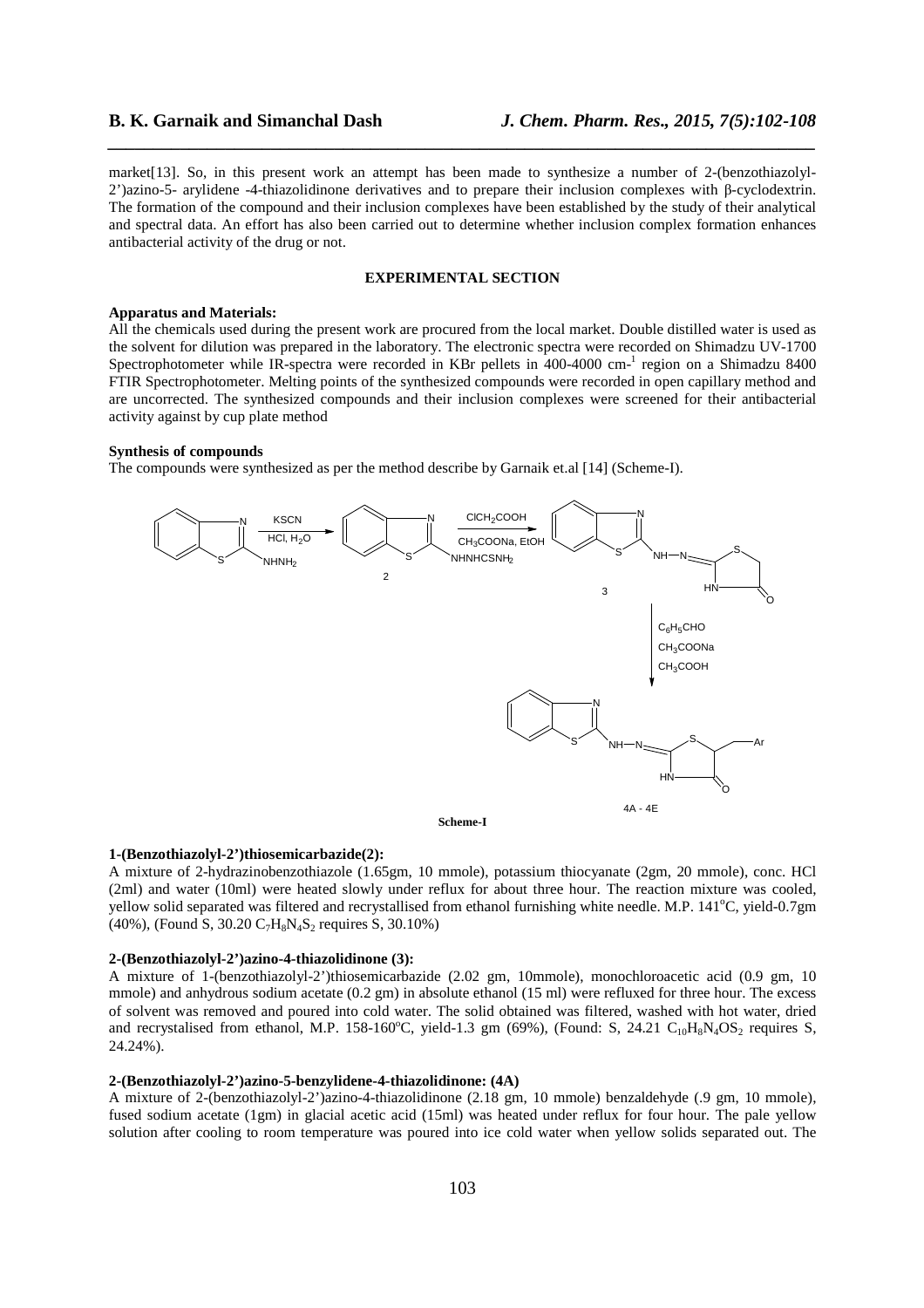crude product was filtered, washed with water and recrystalised from ethanol, m.p.  $202^{\circ}$ C ,yield-2.1 gm (59%). (Found: S, 18.15  $C_{17}H_{12}N_4OS_2$  requires S, 18.18%). Similarly the other compounds of the series (4B-4E) were prepared by using o-chloro benzaldehyde, p-chloro benzaldehyde, p-nitro benzaldehyde and o-hydroxy benzaldehyde respectively.

*\_\_\_\_\_\_\_\_\_\_\_\_\_\_\_\_\_\_\_\_\_\_\_\_\_\_\_\_\_\_\_\_\_\_\_\_\_\_\_\_\_\_\_\_\_\_\_\_\_\_\_\_\_\_\_\_\_\_\_\_\_\_\_\_\_\_\_\_\_\_\_\_\_\_\_\_\_\_*

## **Synthesis of Inclusion complexes :**

The inclusion complexes of the synthesized compounds (4A, 4B, 4C, 4D & 4E) with β-cyclodextrin were prepared as per co-precipitation method<sup>[15]</sup>. The solution of the compounds are prepared in required concentration (0.03mM) and added drop wise to a previously stirred β-cyclodextrin solution. The mixtures are stirred at room temperature for 48 hour and filtered. Then the content is cooled for another 48 hour in a refrigerator. Finally, the precipitate is filtered through G-4 crucible, washed with distilled water and dried in air for 24 hrs.

## **Aqueous phase solubility study**

The aqueous phase solubility of all the compounds have been studied as per Higuchi Connors method [16]. An accurately weight of the compounds were shaken in a rotary flask shaker at room temperature in a series of conical flask for a period of 48 hours till the attainment of equilibrium. The solutions were filtered through Whatmann-42 filter paper and were analyzed on UV-visible spectrophotometer in the range of 200-400nm. The various values of absorbance at λ-max were plotted against different concentrations of β-cyclodextrin. From the phase solubility plots, the thermodynamic stability constant  $(K_T)$  of the inclusion complexes are determined using Benesi Hilderbrand relation:

$$
\frac{1}{\Delta A} = \frac{1}{\Delta E} + \frac{1}{K \text{[Guest]}_{0} \Delta E} \times \frac{1}{[\beta \text{-CD]}_{0}}
$$

Where ∆A is change in absorbance, ∆€ is change in molar extension coefficient, [Guest]<sub>o</sub> is concentration of compound in inclusion complex and  $[β$ -CD<sub>l<sub>o</sub></sub> is molar concentration of  $β$ -CD.

### **Evaluation of Antibacterial activity**

The antibacterial activity of compounds was studied as per cup-plate method. [17,18] The solutions of the test compounds were prepared in dimethyl sulphoxide (DMSO) at 500µg/ml. The bacterial strains of *Escherichia coli*  (MTCC 40) and *Staphylococcus aureus* (MTCC 87) were inoculated into 100ml of the sterile nutrient broth and incubated at  $37\pm1\degree$ C for 24 hours. The density of the bacterial suspension was standardized by McFarland method. Well of uniform diameter (6mm) were made on agar plates, after inoculating them separately with the test organisms aseptically. The drug (500µg/ml) and the test compounds (500µg/ml) were introduced with the help of micropipette and the plates were placed in the refrigerator at 8- 10°C for proper diffusion of drug into the media. After two hour of cold incubation, the Petri plates were transferred to incubator and maintained at  $37+2^{\circ}$ C for  $18-24$  hours. Then the Petri plates were observed for zone of inhibition by using venire scale. The results were reported by comparing the zone of inhibition shown by the test compounds with standard drug (Tetracycline). The results were the mean value of zone of inhibition of three sets measured in millimetre and the data were presented in table-II.

#### **RESULTS AND DISCUSSION**

Thiazolidinone derivatives have low solubility in polar solvent which may be a limiting factor in reducing their pharmacological activities. The solubility and therapeutic activity of these compounds can be enhanced significantly by forming inclusion complexes with cyclodextrins . The analytical and spectral data of the synthesized compounds and their inclusion complexes are included in Table-I. The formations of the compounds are ascertained from the study of the spectral characteristics and elemental sulphur composition. The IR data and sulphur composition nearly match with the expected values.

The formation of inclusion complexes of the compounds with β-cyclodextrin is confirmed from the changes in melting points of the inclusion complexes with their respective compounds. The melting point of the compounds  $4A,4B,4C,4D$  and  $4E$  are  $202^{\circ}$ C,161<sup>o</sup>C,135<sup>o</sup>C,145<sup>o</sup>C and 165<sup>o</sup>C respectively, whereas the melting point of their corresponding inclusion complexes are  $208^{\circ}C$ ,  $168^{\circ}C$ ,  $144^{\circ}C$ ,  $156^{\circ}C$  and  $179^{\circ}C$ . respectively. It is due to the fact that extra amount of thermal energy is required to bring the molecules out of the cavity of the β-cyclodextrin.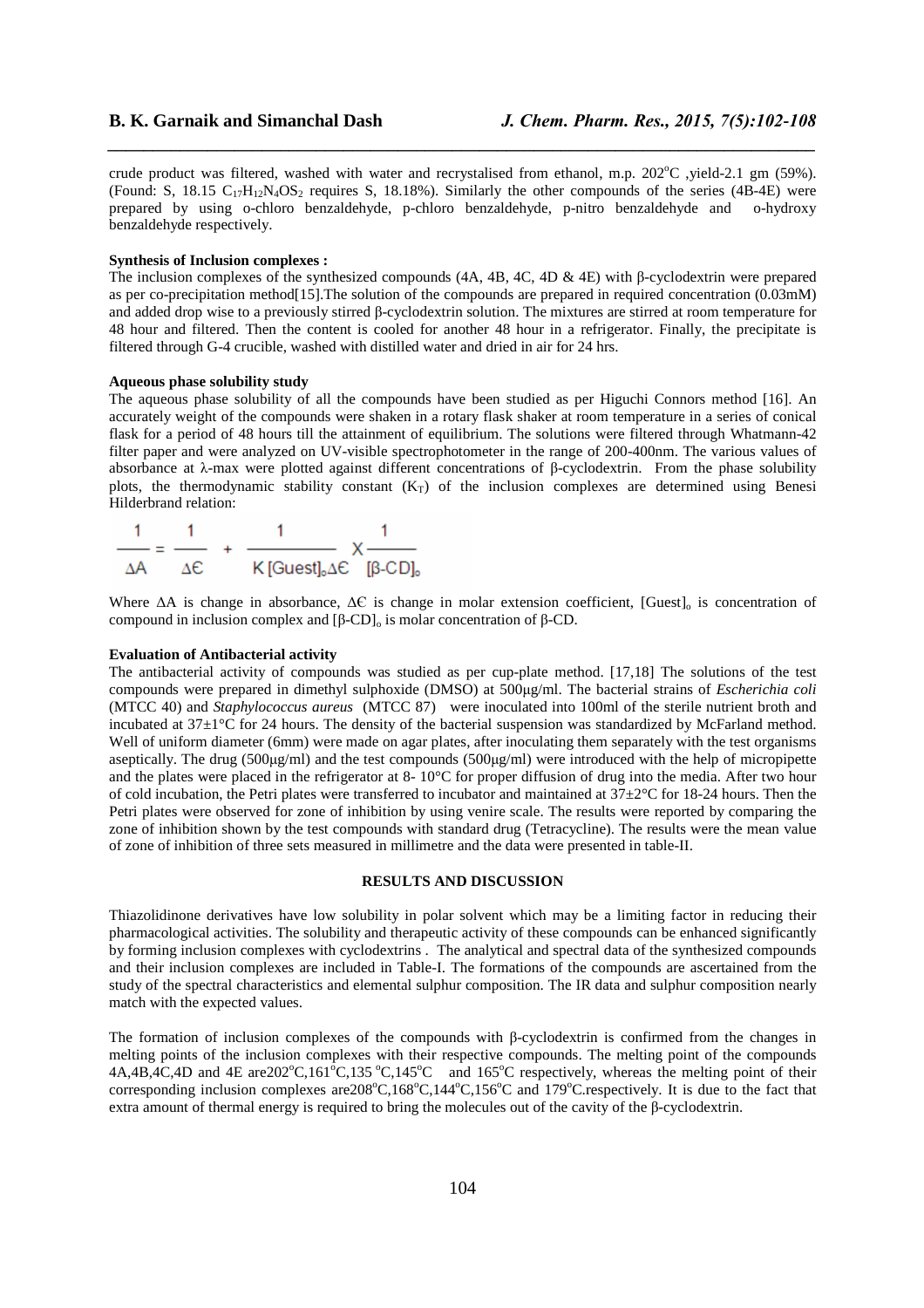The formation of colour of the synthesized compounds 4A,4B,4C,4D and 4E are brownish red, deep yellow, dull brown, dull white and light yellow. Similarly the colour of their corresponding inclusion complex are light yellowish, brownish yellow, pale yellow, white and yellow respectively.

*\_\_\_\_\_\_\_\_\_\_\_\_\_\_\_\_\_\_\_\_\_\_\_\_\_\_\_\_\_\_\_\_\_\_\_\_\_\_\_\_\_\_\_\_\_\_\_\_\_\_\_\_\_\_\_\_\_\_\_\_\_\_\_\_\_\_\_\_\_\_\_\_\_\_\_\_\_\_*

In case of IR data of 4A it is seen that the IR frequencies are found to be formed at 667,1282,1595,1728,2960 and  $3111 \text{ cm}^{-1}$  indicating the presence of C-S,C-C,C-N,C=O,C-H, and N-H in the compound as excepected .Similarly the IR data of inclusion complexes of 4A show charectestics absorption at 750,1246,1597,1730,2962 and 3315 cm<sup>-</sup> indicating the presence of C-S,C-C,C-N,C=O,C-H and N-H in the compounds. Similarly the IR data of complexes 4B, 4C, 4D and 4E and their inclusion complexes is found to be absorbed at the suitable characteristic frequency. In case of IR data for all compounds, it is seen that the IR frequencies (C=O) undergo downward shift and the peaks become broader, weaker and smoother. But in case of NH stretching vibration, the frequency undergoes a shift towards higher wave number after inclusion complex formation. All these changes noticeably demonstrate transference of compounds into the cavity of β-cyclodextrin and development of weak interaction like H-bonding, Vannder Waals forces, hydrophobic interactions in between the host and guest molecules[19,20].

From the aqueous phase solubility studies, it was found that the aqueous phase solubility plots of the compounds within β-cyclodextrin solution exhibited a linear increase in solubility of these compounds with increasing concentration of β-cyclodextrin. Since the slopes of all the plots were less than unity, the stoichiometry of these complexes may be 1:1. The thermodynamic stability constants  $(K_T)$  of inclusion complexes were determined by using Benesi-Hilderband relation. [19] Good linear correlations were obtained for a plot of  $1/\Delta A$  verses [β- CD]<sub>0</sub> for compounds. The values of  $K_T$  for all the complexes were calculated using the relation.  $K_T$  = Intercept/Slope .The  $K_T$ values of the inclusion complexes of compounds with β- Cyclodextrin were found to be 313,295,276,322 and 215 M-1 respectively (Table 1). The data obtained were within 100 to 1000  $M<sup>-1</sup>$  (ideal values) indicating appreciable stabilities for the inclusion complexes through host-guest interaction like vannder Waal's force, hydrophobic interaction etc. [20,21] The thermodynamic parameters associated with the interaction of the compound with βcyclodextrin for 1:1 stoichiometry were calculated by determining stability constant  $(K_T$  values) at different temperatures. The  $K_T$  values were found to decrease with rise in temperature.

The data obtained from the antibacterial studies conforms that the diameter of the zone of inhibition obtained (Table-II, Fig-1) of the compounds and their corresponding inclusion complexes against two bacterial strains *E. coli* and *S. aureus* visibly recommend that inclusion complex formation increases the antibacterial activities significantly. Among the tested substances the inclusion complex of compound 4D exhibited maximum activity than that of other complexes. This increase of antibacterial activity of the inclusion complexes may be due to the improvement of solubility of the compounds which makes the compounds more bioaccessible to specific tissues leading to increased drug activity.

| Sl. No.        | Compound/complex              | Ar.       | Colour          | M.P. in $^{\circ}$ C | % of yield | K                        | IR(KBr)                           |
|----------------|-------------------------------|-----------|-----------------|----------------------|------------|--------------------------|-----------------------------------|
| 1.             | Compound 4A                   | Phenyl    | Brownish red    | 202                  | 59         | $\overline{\phantom{a}}$ | 2960(NH)<br>1728 (C=O), 1741      |
| $\overline{2}$ | Inclusion complex of comp. 4A |           | Light yellowish | 208                  | 40         | 313                      | 2963(NH)<br>$1712(C=O)$ , 1735    |
| 3.             | Compound 4B                   | O-ClPh    | Deep yellow     | 161                  | 65         |                          | 3037 (NH)<br>$1730(C=O)$ , $1724$ |
| 4.             | Inclusion complex of comp. 4B |           | Brownish yellow | 168                  | 41         | 295                      | 3111 (NH)<br>$1732(C=O)$ , 1734   |
| 5.             | Compound 4C                   | P-CIPh    | Dull brown      | 135                  | 55         |                          | 3112 (NH)<br>$1732(C=0)$ , $1744$ |
| 6.             | Inclusion complex of comp. 4C |           | Pale yellow     | 144                  | 45         | 276                      | 3159(NH)<br>$1721(C=O)$ , 1736    |
| 7.             | Compound 4D                   | $P-NO2Ph$ | Dull white      | 145                  | 54         |                          | 3202(NH)<br>$1708$ (C=O), $1710$  |
| 8.             | Inclusion complex of comp. 4D |           | White           | 156                  | 39         | 322                      | 3210(NH)<br>$1703$ (C=O), $1720$  |
| 9.             | Compound 4E                   | P-OHPh    | Light yellow    | 165                  | 58         |                          | 3215(NH)<br>1713(C=O), 1712       |
| 10             | Inclusion complex of comp. 4E |           | Yellow          | 179                  | 43         | 215                      | 3225(NH)<br>$1709$ (C=O), $1718$  |

**Table-I: Physical and analytical data of the compounds and their inclusion complexes**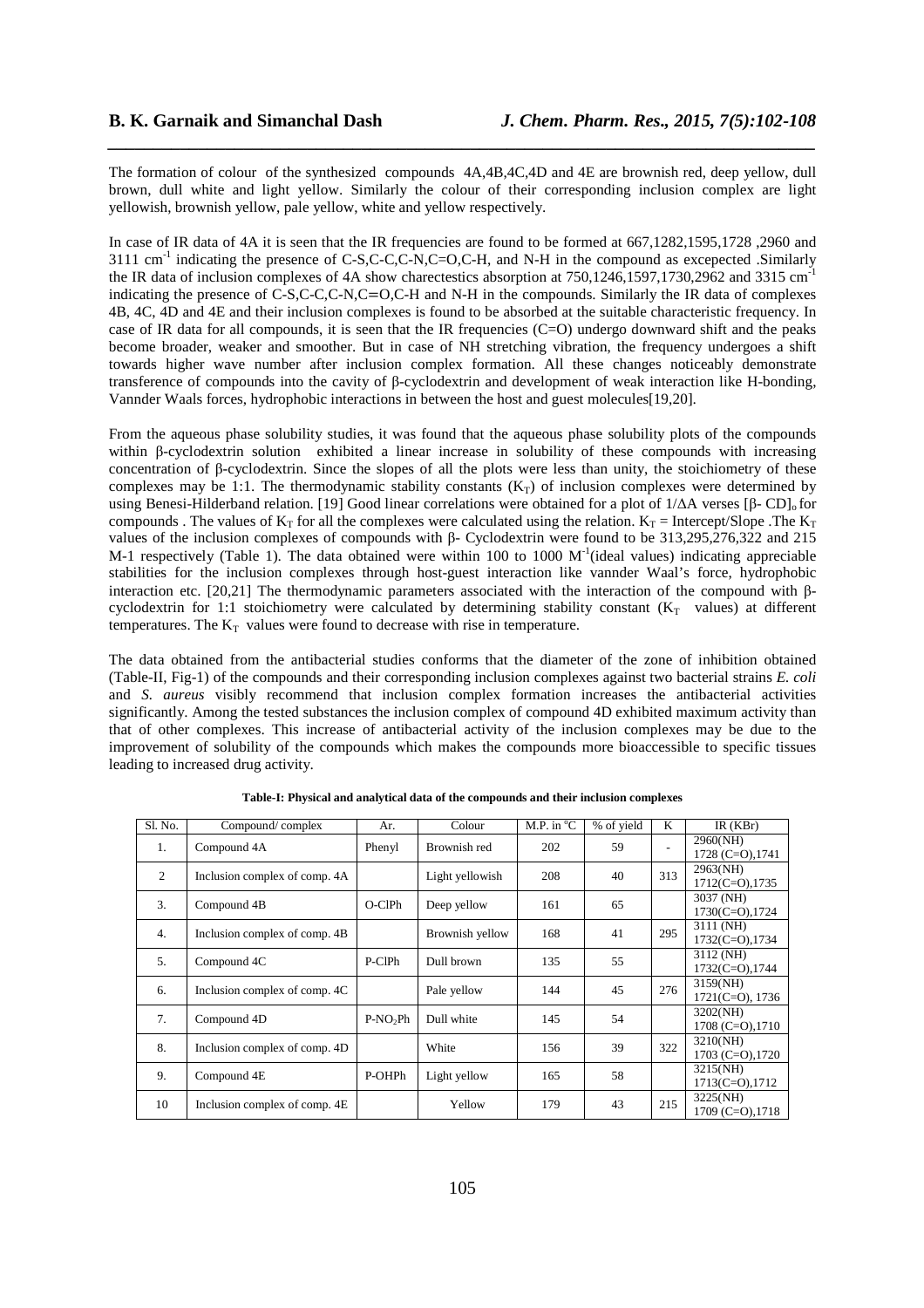| Sl.No. |                               | Diameter of zone of inhibition (mm) |                 |  |  |
|--------|-------------------------------|-------------------------------------|-----------------|--|--|
|        | Compounds/complexes           | E. coli                             | <i>S.aureus</i> |  |  |
| 1.     | Compound 4A                   | 12                                  | 11              |  |  |
| 2.     | Inclusion complex of comp. 4A | 14                                  | 13              |  |  |
| 3.     | Compound 4B                   | 16                                  | 15              |  |  |
| 4.     | Inclusion complex of comp. 4B | 18                                  | 17              |  |  |
| 5.     | Compound 4C                   | 16                                  | 15              |  |  |
| 6.     | Inclusion complex of comp. 4C | 21                                  | 19              |  |  |
| 7      | Compound 4D                   | 16                                  | 14              |  |  |
| 8      | Inclusion complex of comp. 4D | 24                                  | 22              |  |  |
| 9      | Compound 4E                   | 14                                  | 11              |  |  |
| 10     | Inclusion complex of comp. 4E | 16                                  | 14              |  |  |
| 11     | Control                       |                                     |                 |  |  |
| 12     | Standard                      | 28                                  | 27              |  |  |

*\_\_\_\_\_\_\_\_\_\_\_\_\_\_\_\_\_\_\_\_\_\_\_\_\_\_\_\_\_\_\_\_\_\_\_\_\_\_\_\_\_\_\_\_\_\_\_\_\_\_\_\_\_\_\_\_\_\_\_\_\_\_\_\_\_\_\_\_\_\_\_\_\_\_\_\_\_\_* **Table-II: Antibacterial studies of the compounds and their inclusion complexes** 



**Fig-1: Variation of absorption with concentration** 



**Fig-2: Variation of 1/ absorption with 1/concentration**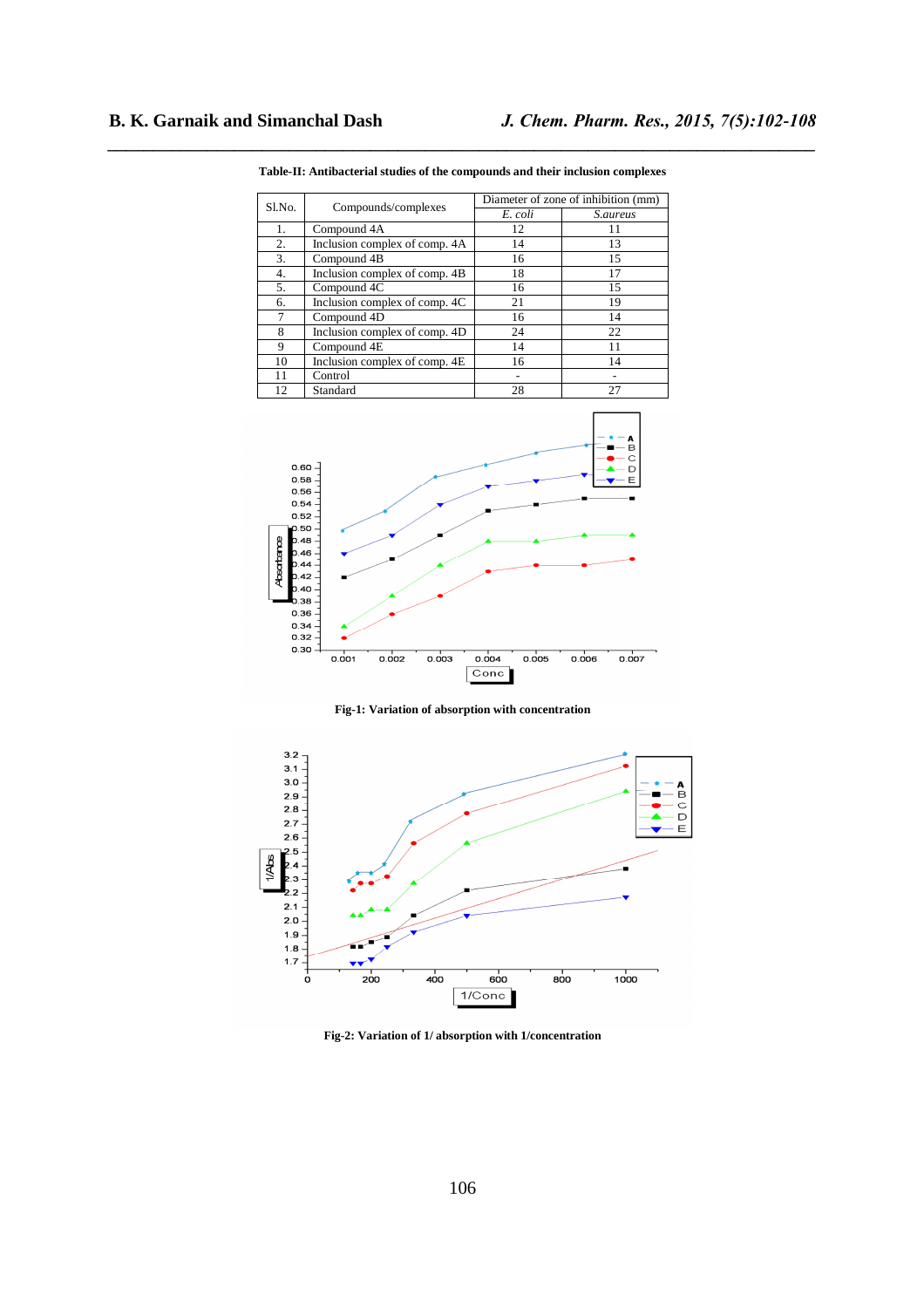

**Fig-3: Antibacterial activity of the test substances** 

# **CONCLUSION**

From the above study, it is observed that the solubility of the synthesized compounds was increased significantly by the formation of inclusion complexes with β-cyclodextrin which can be used as an important technique to increase therapeutic potential of the synthesized drugs. Thiozolidinones and their derivatives show antibacterial activity, which can further be enhanced by forming their inclusion complexes.

# **Acknowledgement**

The authors are thankful to Dr. Sunakar Panda, Head P. G. Department of Chemistry, Berhampur University for his inspiration and providing the laboratory facilities to carry out the research work.

# **REFERENCES**

[1] M Naeem; MN Chaudhary; FH Baloch; R Amjad, *J.chem.soc.pak*, **2009**, 31, *4*, 633-637.

[2] MC Sharma; NK Shahu; DV Kohli; SC Chaturvedi; S Sharma, *Digest journal of Nanomaterials and Bio structures,* **2009**, 4, *1*, 223-232.

[3] RB Patel; PS Desai; KR Desai; KH Chikhalia, *Indian journal of chemistry*, **2006**, 45B, 773.

[4] Z Turgut; C Yolacan; F Aydogan; E Bagdatli; N Ocal, *Molecules*, **2007**, 12, 2151-2159.

[5] S Bouzroura; Y Bentarzi; R Kaoua; BN Kolli; SP Martini; E Dunach, *Org. Commun*, **2010**, 3, *1*, 8-14.

[6] KM Mistry; KR Desai, *E-journal of chemistry*, **2004**, 1, *4*, 189-193.

[7] N Shah; PC Pant; PC Joshi, *Asian J. chem.*, **1993**, 95, 83.

[8] N Ramalakshmi; L Aruloly; S Arunkumar; K Ilango; A Puratchikody, *Malaysian journal of science,* **2009**, 28, *2*, 197-203.

[9] NB Patel; VN Patel, *Iranian journal of pharmaceutical research*, **2007**, 6, *4*, 251-258.

[10]MG Vigorita; R Ottana; F Monforte; R Maccari; Trovato; MT Monforte, MF Taviang, *Biorg. Med.Chem.Lett*, **2001**, 11, 2791-2794.

[11] K. N Baglole., P. G .Boland,. and B. D Wagner,.**2005**, *J. Photochem. Photobiol*. A 173, 230.

- [12] Li, S. and W. C. Purdy,. ,**1992**, *Chem. Rev*. 92,1457.
- [13] R Challa, A Abuja, J Ali, R K Khar:Cyclodextrin in drug delivery*. AAPSPharm Sci Tech*. **2005**; 6(2): Article 43

[14] BK Garnaik;NMishra,M.sen,A Nayak; *J Indian Chem soc.*, **1990,** 67, 407-408.

- [15] S Panda and S S Nayak, *Asian J.Res. Chem*, **2009**, 2(4), 539
- [16]T Higuchi; KA Connors; *Adv Anal Chem Instrum*., **1965**, 4, 117.
- [17] S Panda, JK Tripathy, JR Panda*. Int. J Pharma Sc Drug Res*. **2012**; 4(3): 191-194.